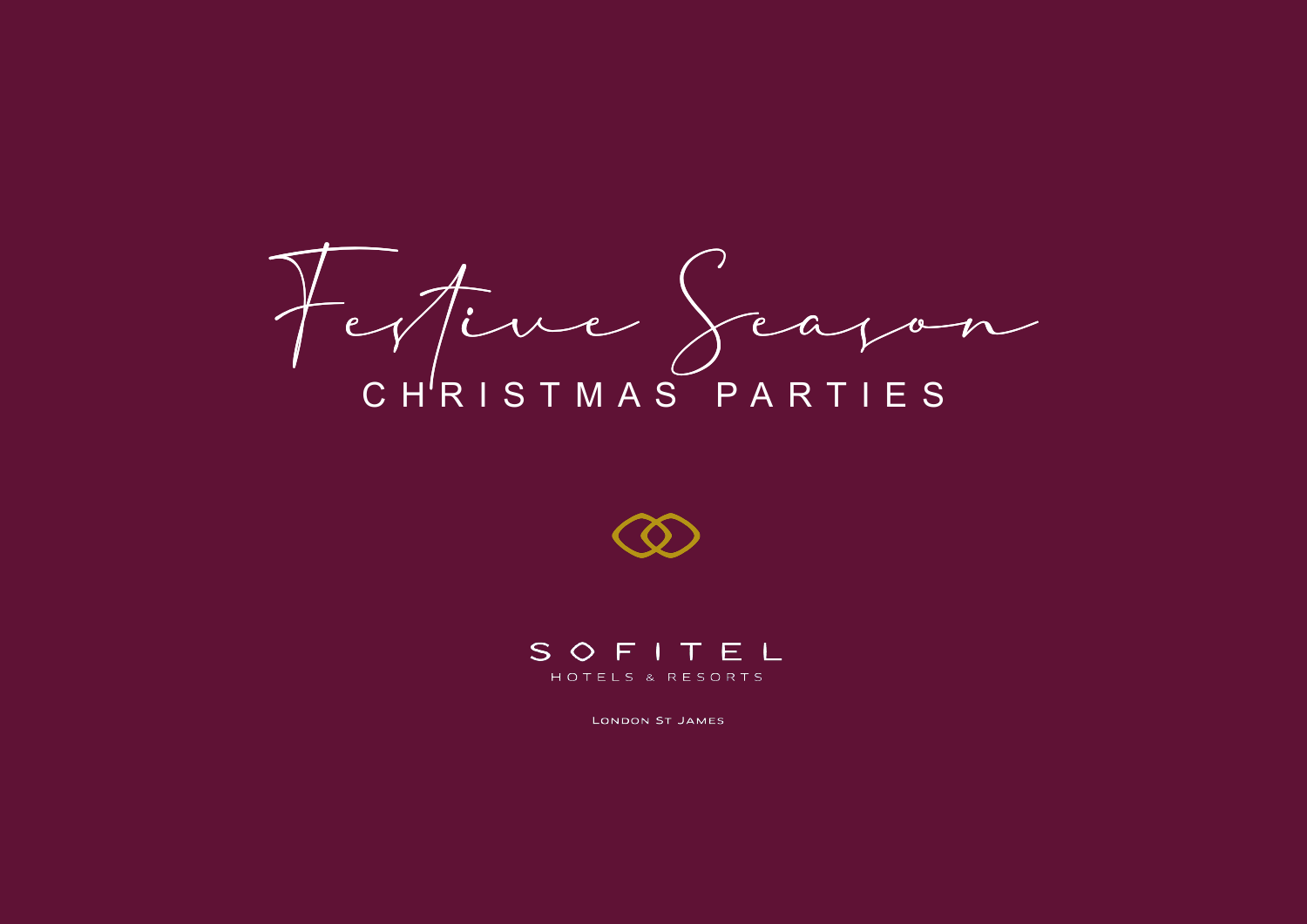Time to celebrate

**Room hire from 18:30 to midnight**

**Welcome glass of Champagne 2 Canapés 3-Course set festive menu Tea, coffee & petit four Half a bottle of wine per person Mineral water**

**Christmas tree Festive centrepieces and crackers Personnalised menus Background music**

**£135.00 per person / for up to 120 guests**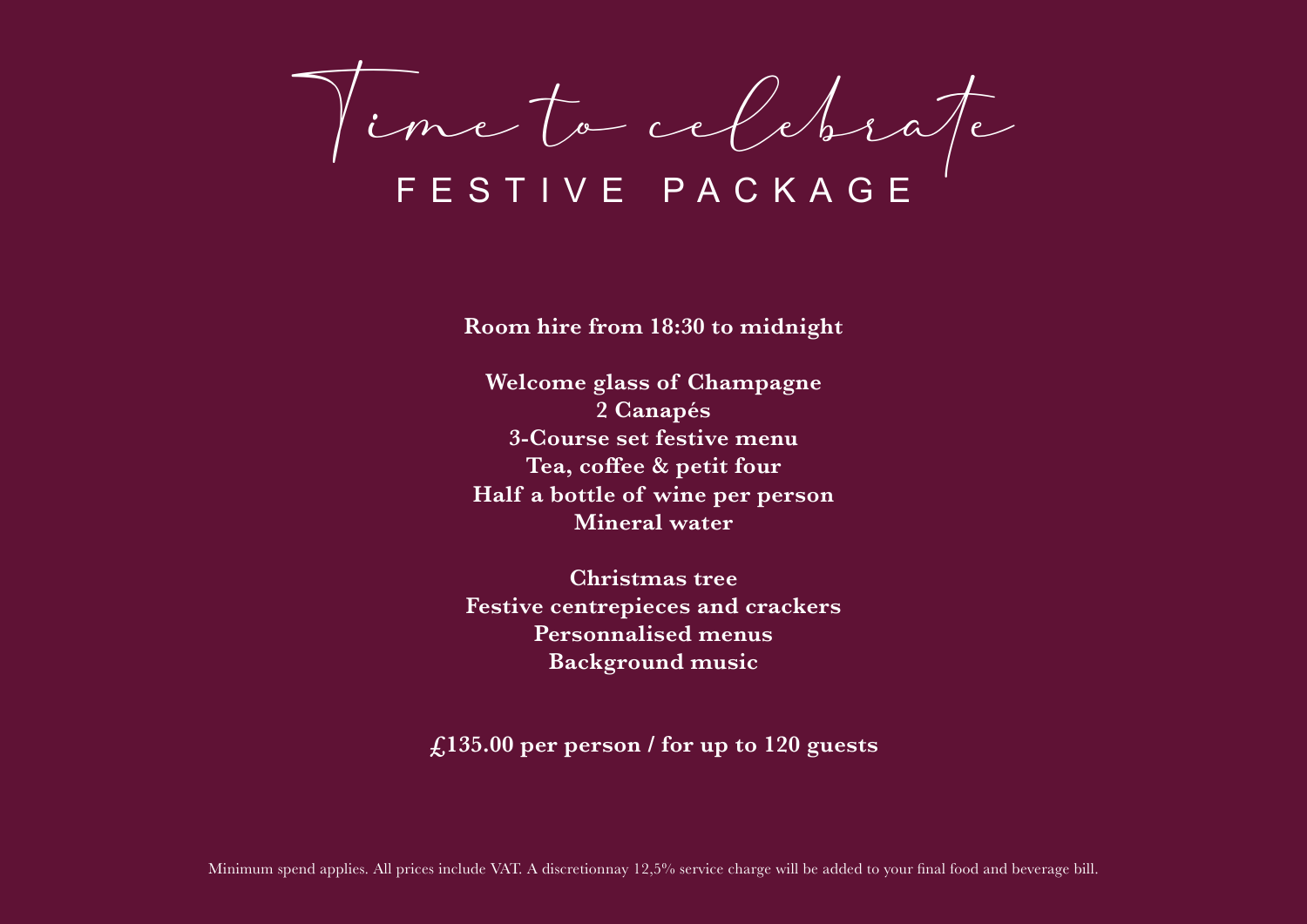Vinc to celebrate

**Second glass of Champagne £12.00 per person**

**3-hour beer, wine & soft drinks package £55.00 per person**

**3-hour beer, wine, spirits & soft drinks package £75.00 per person**

> **Bowl Food £7.00 per item**

> **Canapés £4.00 per item**

> **Name cards £2.00 per item**

**DJ from £600.00**

**Live & Show Band from £2,200.00**

**LED White Dance Floor £550.00**